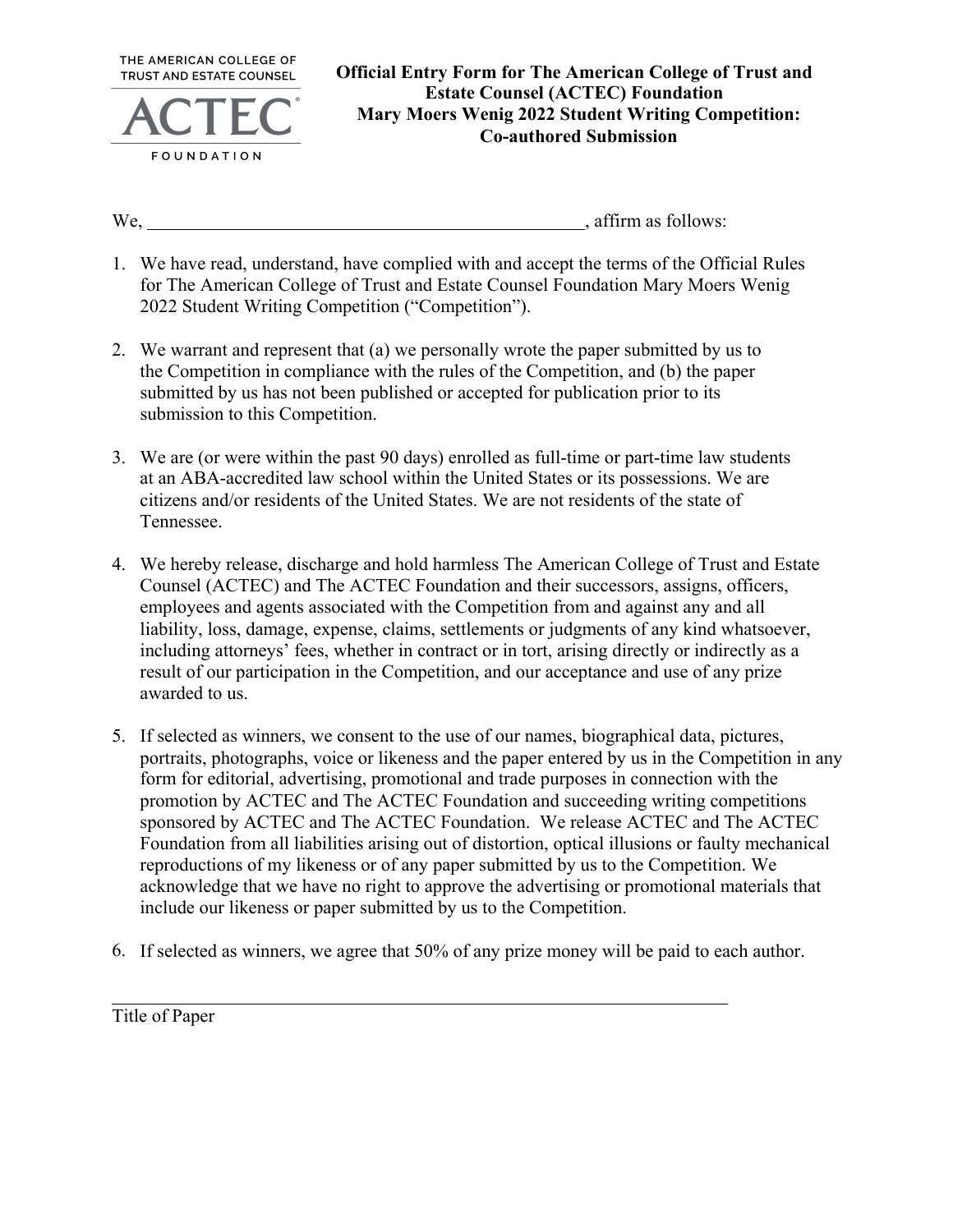## **First Entrant's Information**

| Entrant's Signature           | Date of Signature                                     |
|-------------------------------|-------------------------------------------------------|
| <b>Entrant's Printed Name</b> | Last 4 numbers of Entrant's<br>Social Security Number |
| Entrant's Date of Birth       |                                                       |
| Name of Law School            |                                                       |
| Date of Expected Graduation   | Degree Expected                                       |
| <b>Home Street Address</b>    | Home Telephone Number                                 |
| City, State, Zip              |                                                       |
| <b>Email Address</b>          |                                                       |
|                               | <b>Second Entrant's Information</b>                   |
| Entrant's Signature           | Date of Signature                                     |
| <b>Entrant's Printed Name</b> | Last 4 numbers of Entrant's<br>Social Security Number |
| Entrant's Date of Birth       |                                                       |
| Name of Law School            |                                                       |
| Date of Expected Graduation   | Degree Expected                                       |
| <b>Home Street Address</b>    | Home Telephone Number                                 |
| City, State, Zip              |                                                       |